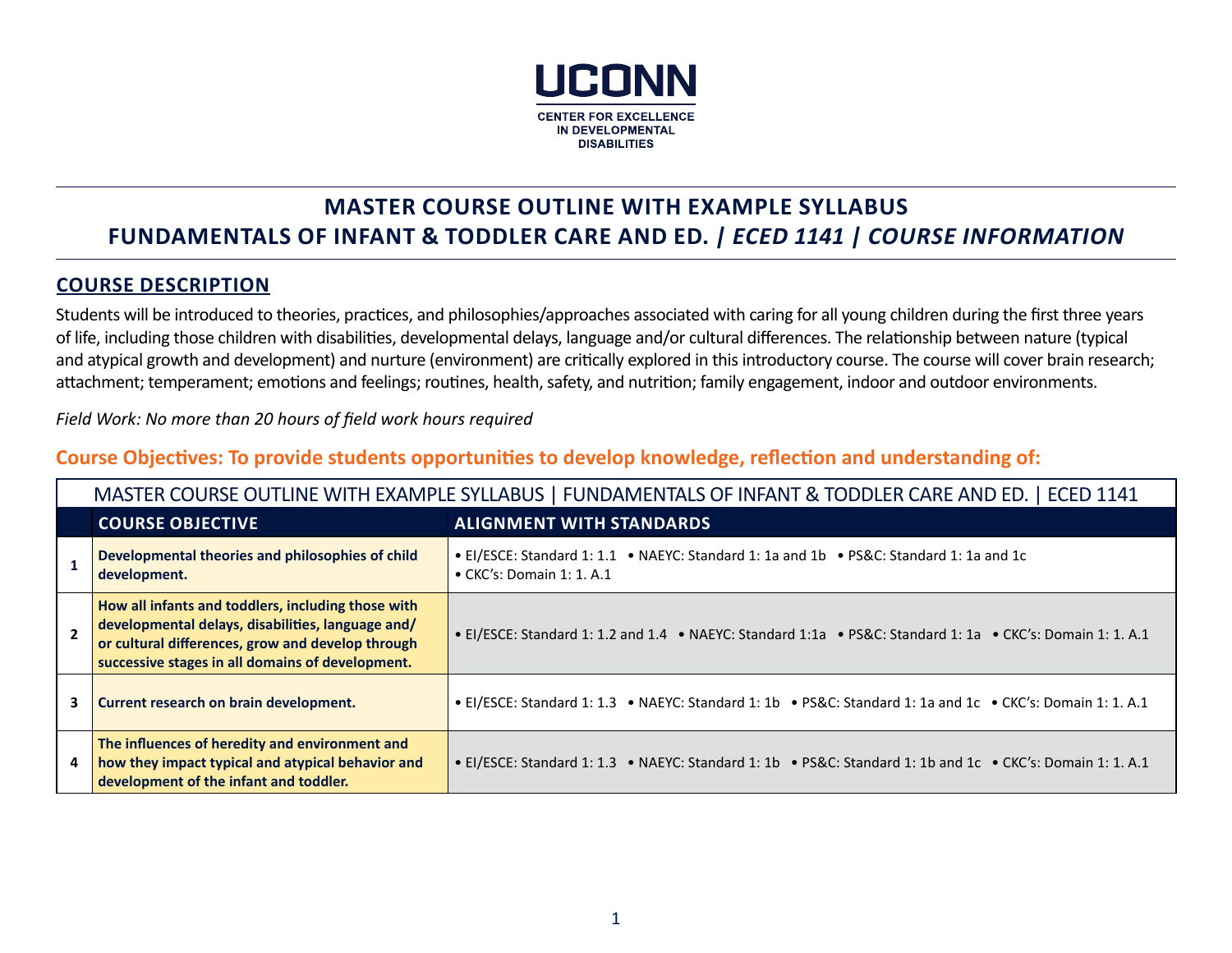|              | MASTER COURSE OUTLINE WITH EXAMPLE SYLLABUS   FUNDAMENTALS OF INFANT & TODDLER CARE AND ED.   ECED 1141                                                                                                                                                                                                                                |                                                                                                                                                                                                                                                                                                                                                                                           |  |  |  |
|--------------|----------------------------------------------------------------------------------------------------------------------------------------------------------------------------------------------------------------------------------------------------------------------------------------------------------------------------------------|-------------------------------------------------------------------------------------------------------------------------------------------------------------------------------------------------------------------------------------------------------------------------------------------------------------------------------------------------------------------------------------------|--|--|--|
|              | <b>COURSE OBJECTIVE</b>                                                                                                                                                                                                                                                                                                                | <b>ALIGNMENT WITH STANDARDS</b>                                                                                                                                                                                                                                                                                                                                                           |  |  |  |
| 5.           | The CT. ELDS, developmental domains (Physical<br>Development and Health, Early Language, Creative<br>Arts, Early Mathematics, Early Science, Cognition<br>and Social and Emotional) and its connection to a<br>developmentally appropriate, infant toddler inclusive<br>curriculum.                                                    | • OSEP: Intervention and Instruction<br>• El/ESCE: Standard 1: 1.3 and 1.4, Standard 5: 5.2, Standard 6: 6.3, 6.4, 6.5, 6.7 and 6.7<br>• NAEYC: Standard 1: 1b, Standard 4: 4b and 4c, Standard 5: 5c<br>• PS&C: Standard 1:1d, Standard 4:4b and 4c, Standard 5:5a, 5b, and 5c<br>• CKC's: Domain 1: 1.B.3, Domain 2: 2.A.1, 2.A.2, 2.B.1, 2.B.2. and 2.B.3., Domain 3: 3.A.1 and 3.A.3, |  |  |  |
|              | Objective observation and assessment tools to<br>gather information about a child's growth and<br>development                                                                                                                                                                                                                          | • OSEP: Observing and Collecting Data for Progress Monitoring • El/ESCE: Standard 4: 4.1<br>• NAEYC: Standard 3: 3a, 3b, and 3c • PS&C: Standard 3: 3a and 3b • CKC's: Domain 4: 4.A.1, 4.A.2 and 4. A.3                                                                                                                                                                                  |  |  |  |
|              | Healthy, respectful, supportive, inclusive, and<br>challenging birth-three learning environments<br>including responsive, nurturing caregiving, feeding<br>and other routines that promote development of the<br>whole children including children with disabilities,<br>developmental delays, language and or cultural<br>differences | . OSEP: Intervention and Instruction and Supporting Social and Emotional Development<br>• EI/ESCE: Standard 1: 1.3, Standard 6: 6.3, 6.5, 6.6 and 6.7<br>• NAEYC: Standard 1: 1b and 1c; Standard 4: 4a<br>• PS&C: Standard 1: 1b and Standard 4: 4a<br>• CKC's: Domain 1: 1.A.2 and 1.B.1, Domain 2: 2.A.2                                                                               |  |  |  |
| $\mathbf{R}$ | Partnerships with parents support all children's<br>development including children with disabilities,<br>developmental delays, language and or cultural<br>differences.                                                                                                                                                                | . OSEP: Working with Children and Families from Diverse Backgrounds, Engaging and Communicating with<br><b>Families and Collaboration</b><br>• E/I/ESCE: Standard 2: 2.1 and 2.3 , Standard 3: 3.3 and Standard 4: 4.4<br>• NAEYC: Standard 2: 2a, 2b and 2c and Standard 3: 3d • PS&C: Standard 2: 2a, 2b and 2c, Standard 3:3d<br>• CKC's: Standard 5: 5.A.1, 5.A.2, 5.B.1              |  |  |  |

# **Student Outcomes: Upon completion of this course, students will be able to:**

|             | MASTER COURSE OUTLINE WITH EXAMPLE SYLLABUS   FUNDAMENTALS OF INFANT & TODDLER CARE AND ED.   ECED 1141                                                                                                 |                                                                                                                              |  |  |
|-------------|---------------------------------------------------------------------------------------------------------------------------------------------------------------------------------------------------------|------------------------------------------------------------------------------------------------------------------------------|--|--|
|             | <b>STUDENT OUTCOMES</b>                                                                                                                                                                                 | <b>ALIGNMENT WITH STANDARDS</b>                                                                                              |  |  |
|             | <b>Explore and discuss the various theories and</b><br>philosophies of child development and learning.                                                                                                  | • El/ESCE: Standard 1: 1.1 • NAEYC: Standard 1: 1a and 1b • PS&C: Standard 1: 1a and 1c<br>$\bullet$ CKC's: Domain 1: 1. A.1 |  |  |
| $2^{\circ}$ | Recognize how all children differ in their behaviors,<br>development and approaches to learning including<br>children with disabilities, developmental delays,<br>language and or cultural differences. | • El/ESCE: Standard 1: 1.2 and 1.4 • NAEYC: Standard 1:1a • PS&C: Standard 1:1a • CKC's: Domain 1: 1. A.1                    |  |  |
|             | Discuss the current research on brain development.                                                                                                                                                      | • El/ESCE: Standard 1: 1.3 • NAEYC: Standard 1: 1b • PS&C: Standard 1: 1a and 1c • CKC's: Domain 1: 1. A.1                   |  |  |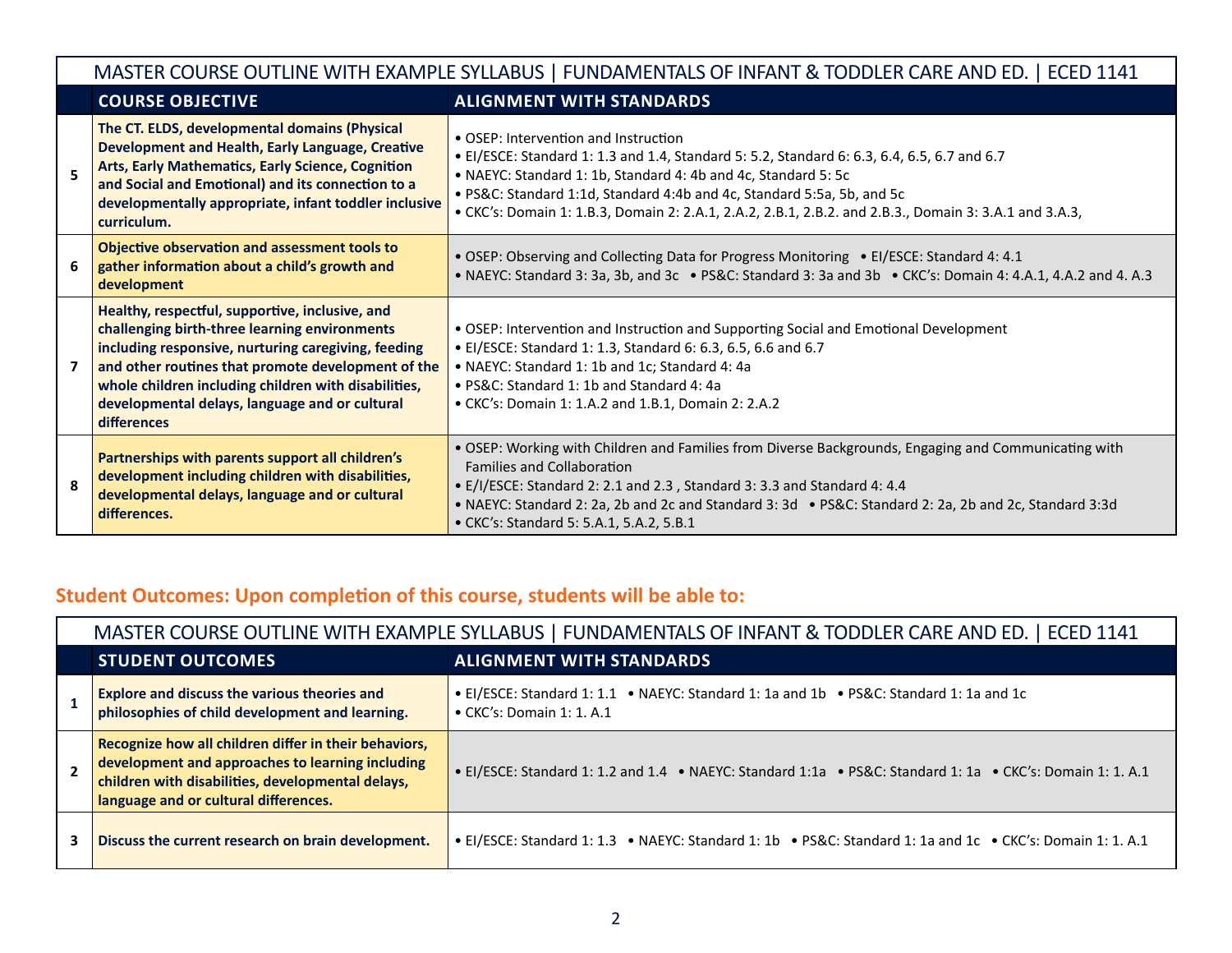|                | MASTER COURSE OUTLINE WITH EXAMPLE SYLLABUS   FUNDAMENTALS OF INFANT & TODDLER CARE AND ED.   ECED 1141                                                                                                                                                                                                                                                  |                                                                                                                                                                                                                                                                                                                                                                                          |  |  |  |
|----------------|----------------------------------------------------------------------------------------------------------------------------------------------------------------------------------------------------------------------------------------------------------------------------------------------------------------------------------------------------------|------------------------------------------------------------------------------------------------------------------------------------------------------------------------------------------------------------------------------------------------------------------------------------------------------------------------------------------------------------------------------------------|--|--|--|
|                | <b>STUDENT OUTCOMES</b>                                                                                                                                                                                                                                                                                                                                  | <b>ALIGNMENT WITH STANDARDS</b>                                                                                                                                                                                                                                                                                                                                                          |  |  |  |
| 4              | Identify the influences of heredity and environment<br>and how they impact typical and atypical behavior<br>and development of the infant and toddler.                                                                                                                                                                                                   | • El/ESCE: Standard 1: 1.3 • NAEYC: Standard 1: 1b • PS&C: Standard 1: 1b and 1c • CKC's: Domain 1: 1. A.1                                                                                                                                                                                                                                                                               |  |  |  |
| 5              | Identify and discuss the CT. ELDS, developmental<br>domains (Physical Development and Health, Early<br>Language, Creative Arts, Early Mathematics, Early<br><b>Science, Cognition and Social and Emotional) and its</b><br>connection to a developmentally appropriate, infant<br>toddler inclusive curriculum.                                          | • OSEP: Intervention and Instruction<br>• El/ESCE: Standard 1: 1.3 and 1.4, Standard 5: 5.2, Standard 6: 6.3, 6.4, 6.5, 6.7 and 6.7<br>• NAEYC: Standard 1: 1b, Standard 4: 4b and 4c, Standard 5: 5c<br>· PS&C: Standard 1:1d, Standard 4:4b and 4c, Standard 5:5a, 5b, and 5c<br>• CKC's: Domain 1: 1.B.3, Domain 2: 2.A.1, 2.A.2, 2.B.1, 2.B.2 and 2.B.3., Domain 3: 3.A.1 and 3.A.3, |  |  |  |
| 6              | Demonstrate an understanding of objective<br>observation and assessment tools to gather<br>information about a child's behavior, growth, and<br>development                                                                                                                                                                                              | • OSEP: Observing and Collecting Data for Progress Monitoring • El/ESCE: Standard 4: 4.1<br>• NAEYC: Standard 3: 3a, 3b, and 3c • PS&C: Standard 3: 3a and 3b • CKC's: Domain 4: 4.A.1, 4.A.2 and 4. A.3                                                                                                                                                                                 |  |  |  |
| $\overline{7}$ | Analyze and evaluate healthy, respectful, supportive,<br>inclusive, and challenging birth-three learning<br>environments including responsive, nurturing<br>caregiving, feeding and other routines that promote<br>development of the whole child including children<br>with disabilities, developmental delays, language<br>and or cultural differences | • OSEP: Intervention and Instruction and Supporting Social and Emotional Development<br>• El/ESCE: Standard 1: 1.3, Standard 6: 6.3, 6.5, 6.6 and 6.7 • NAEYC: Standard 1: 1b and 1c; Standard 4: 4a<br>• PS&C: Standard 1: and Standard 4: 4a • CKC's: Domain 1: 1.A.2 and 1.B.1, Domain 2: 2.A.2                                                                                       |  |  |  |
| 8              | Discuss how partnerships with parents support<br>all children's development including children with<br>disabilities, developmental delays, language and or<br>cultural differences.                                                                                                                                                                      | . OSEP: Working with Children and Families from Diverse Backgrounds, Engaging and Communicating with<br><b>Families and Collaboration</b><br>• E/I/ESCE: Standard 2: 2.1 and 2.3, Standard 3: 3.3 and Standard 4: 4.4<br>• NAEYC: Standard 2: 2a, 2b and 2c and Standard 3: 3d • PS&C: Standard 2: 2a, 2b and 2c; Standard 3:3d<br>• CKC's: Standard 5: 5.A.1, 5.A.2 and 5.B.1           |  |  |  |

# **Course Content: The following topics will be covered:**

| MASTER COURSE OUTLINE WITH EXAMPLE SYLLABUS   FUNDAMENTALS OF INFANT & TODDLER CARE AND ED.   ECED 1141                                                                    |                                                                                                                              |  |  |
|----------------------------------------------------------------------------------------------------------------------------------------------------------------------------|------------------------------------------------------------------------------------------------------------------------------|--|--|
| <b>COURSE CONTENT</b>                                                                                                                                                      | <b>ALIGNMENT WITH STANDARDS</b>                                                                                              |  |  |
| Various theories and philosophies of child<br>development and learning.                                                                                                    | • EI/ESCE: Standard 1: 1.1 • NAEYC: Standard 1: 1a and 1b • PS&C: Standard 1: 1a and 1c<br>$\bullet$ CKC's: Domain 1: 1. A.1 |  |  |
| Infant Toddler behavior, development and<br>approaches to learning including children with<br>disabilities, developmental delays, language and or<br>cultural differences. | • El/ESCE: Standard 1: 1.2 and 1.4 • NAEYC: Standard 1:1a • PS&C: Standard 1: 1a • CKC's: Domain 1: 1. A.1                   |  |  |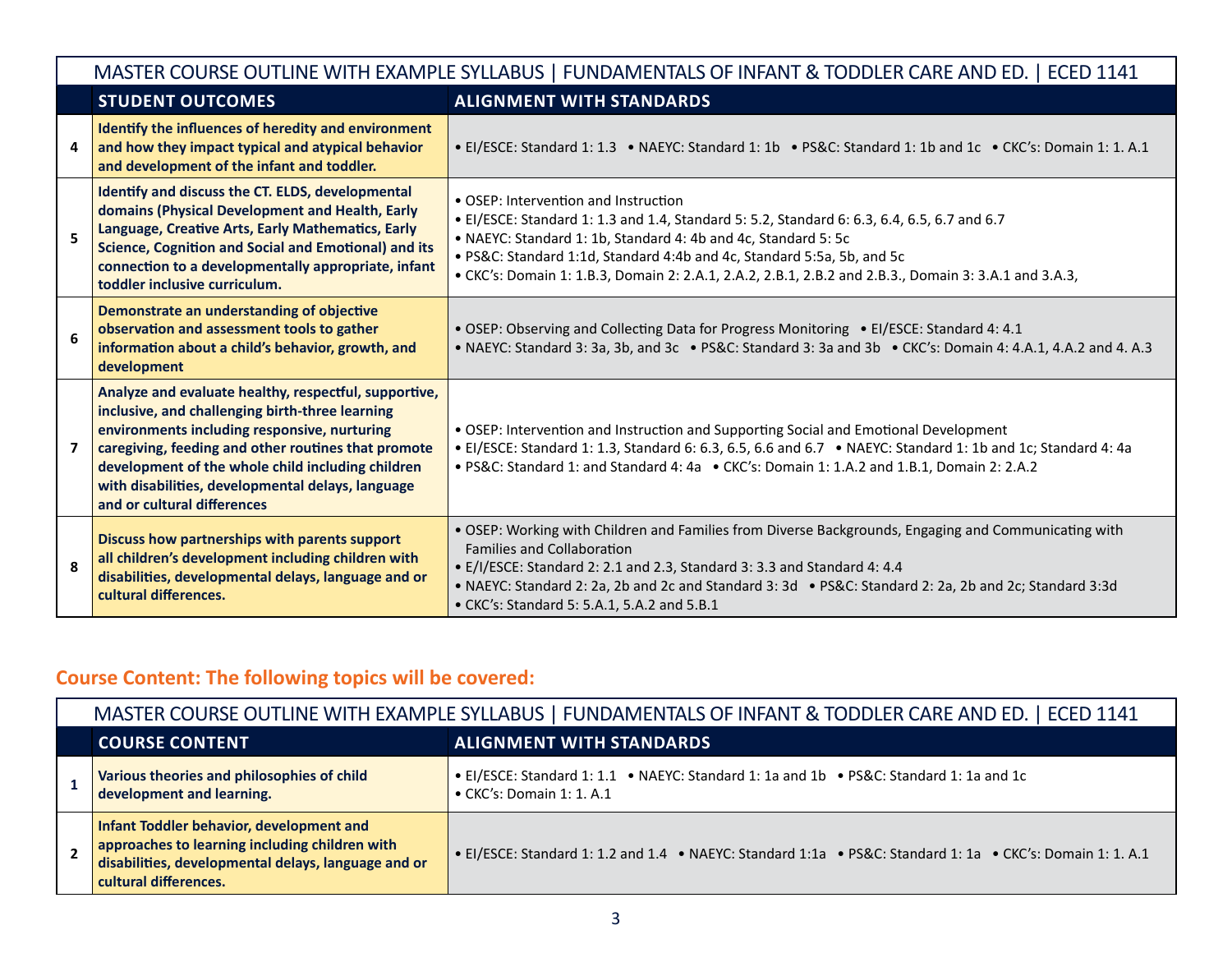|                | MASTER COURSE OUTLINE WITH EXAMPLE SYLLABUS   FUNDAMENTALS OF INFANT & TODDLER CARE AND ED.   ECED 1141                                                                                                                                                                                                                              |                                                                                                                                                                                                                                                                                                                                                                                          |  |  |  |
|----------------|--------------------------------------------------------------------------------------------------------------------------------------------------------------------------------------------------------------------------------------------------------------------------------------------------------------------------------------|------------------------------------------------------------------------------------------------------------------------------------------------------------------------------------------------------------------------------------------------------------------------------------------------------------------------------------------------------------------------------------------|--|--|--|
|                | <b>COURSE CONTENT</b>                                                                                                                                                                                                                                                                                                                | <b>ALIGNMENT WITH STANDARDS</b>                                                                                                                                                                                                                                                                                                                                                          |  |  |  |
| 3              | Current research on brain development.                                                                                                                                                                                                                                                                                               | • El/ESCE: Standard 1: 1.3 • NAEYC: Standard 1: 1b • PS&C: Standard 1: 1a and 1c • CKC's: Domain 1: 1. A.1                                                                                                                                                                                                                                                                               |  |  |  |
| 4              | Influences of heredity and environment and how<br>they impact typical and atypical development of the<br>infant and toddler.                                                                                                                                                                                                         | • El/ESCE: Standard 1: 1.3 • NAEYC: Standard 1: 1b • PS&C: Standard 1: 1b and 1c • CKC's: Domain 1: 1. A.1                                                                                                                                                                                                                                                                               |  |  |  |
| 5              | <b>CT. ELDS, developmental domains (Physical</b><br>Development and Health, Early Language, Creative<br>Arts, Early Mathematics, Early Science, Cognition<br>and Social and Emotional) and its connection to a<br>developmentally appropriate, infant toddler inclusive<br>curriculum.                                               | • OSEP: Intervention and Instruction<br>• El/ESCE: Standard 1: 1.3 and 1.4, Standard 5: 5.2, Standard 6: 6.3, 6.4, 6.5, 6.7 and 6.7<br>• NAEYC: Standard 1: 1b, Standard 4: 4b and 4c, Standard 5: 5c<br>. PS&C: Standard 1:1d, Standard 4:4b and 4c, Standard 5:5a, 5b, and 5c<br>• CKC's: Domain 1: 1.B.3, Domain 2: 2.A.1, 2.A.2, 2.B.1, 2.B.2 and 2.B.3., Domain 3: 3.A.1 and 3.A.3, |  |  |  |
| 6              | <b>Understanding of objective observation and</b><br>assessment tools to gather information about a<br>child's behavior, growth and development                                                                                                                                                                                      | • OSEP: Observing and Collecting Data for Progress Monitoring • El/ESCE: Standard 4: 4.1<br>• NAEYC: Standard 3: 3a, 3b, and 3c • PS&C: Standard 3: 3a and 3b • CKC's: Domain 4: 4.A.1, 4.A.2 and 4. A.3                                                                                                                                                                                 |  |  |  |
| $\overline{ }$ | Healthy, respectful, supportive, inclusive, and<br>challenging birth-three learning environments<br>including responsive, nurturing caregiving, feeding<br>and other routines, that promote development of<br>the whole child including children with disabilities,<br>developmental delays, language and or cultural<br>differences | • OSEP: Intervention and Instruction and Supporting Social and Emotional Development<br>• El/ESCE: Standard 1: 1.3, Standard 6: 6.3, 6.5, 6.6 and 6.7 • NAEYC: Standard 1: 1b and 1c; Standard 4: 4a<br>• PS&C: Standard 1: and Standard 4: 4a • CKC's: Domain 1: 1.A.2 and 1.B.1, Domain 2: 2.A.2                                                                                       |  |  |  |
| 8              | Partnerships with parents that support all children's<br>development including children with disabilities,<br>developmental delays, language and or cultural<br>differences.                                                                                                                                                         | . OSEP: Working with Children and Families from Diverse Backgrounds, Engaging and Communicating with<br><b>Families and Collaboration</b><br>• E/I/ESCE: Standard 2: 2.1 and 2.3 and Standard 3: 3.3 and Standard 4: 4.4<br>• NAEYC: Standard 2: 2a, 2b and 2c and Standard 3: 3d • PS&C: Standard 2: 2a, 2b and 2c; Standard 3: 3d<br>• CKC's: Standard 5: 5.A.1, 5.A.2, 5.B.1          |  |  |  |

г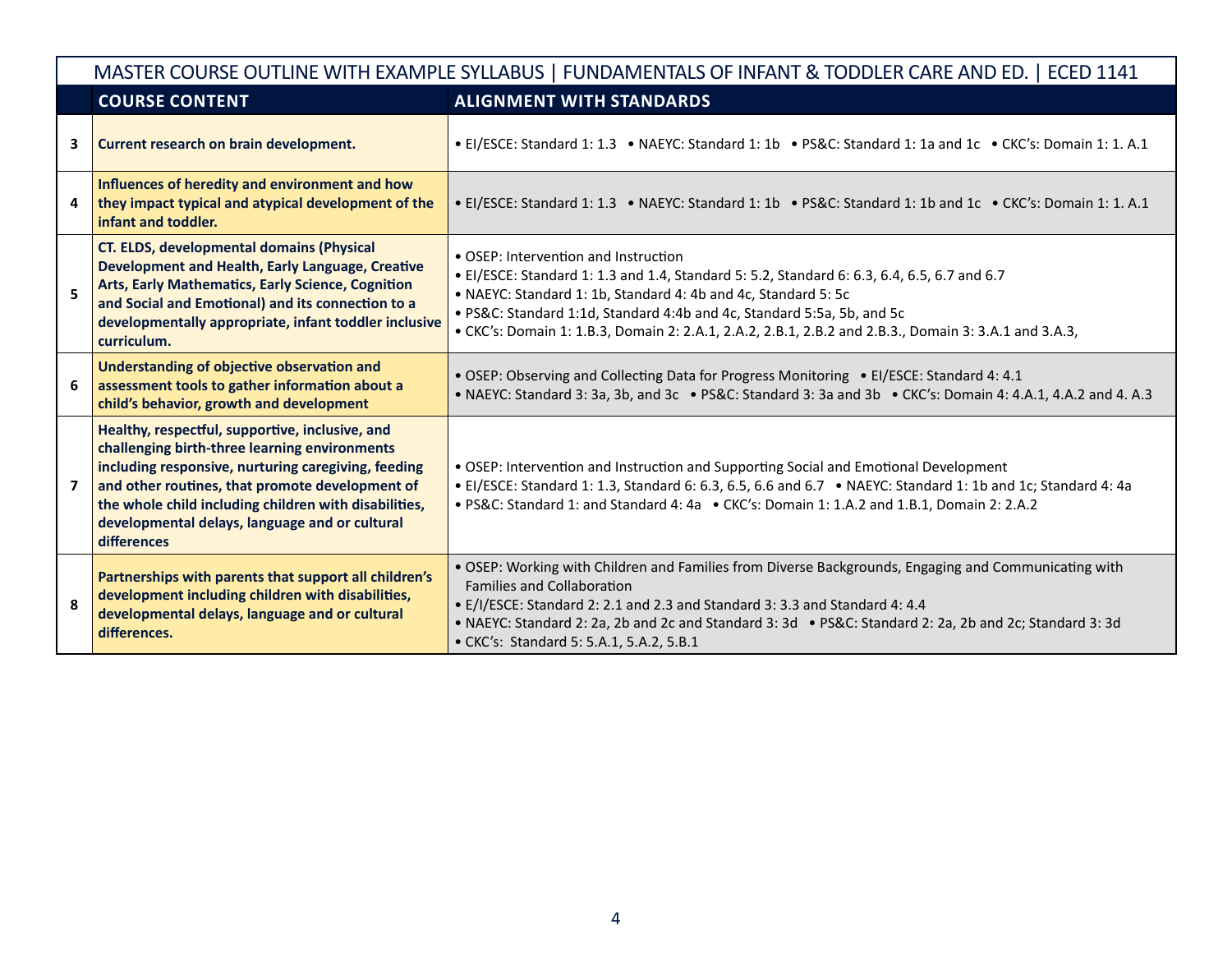## **STANDARDS**

CT State Core Knowledge and Competencies (CKC) *<https://www.ctoec.org/wp-content/uploads/2019/12/CKC-Professionals-Framework-2016.pdf>*

Early Intervention/Early Childhood Special Education (EI/ECSE), *[https://exceptionalchildren.org/standards/initial-practice-based-standards-early](https://exceptionalchildren.org/standards/initial-practice-based-standards-early-interventionists-early-childhood-special-educators)[interventionists-early-childhood-special-educators](https://exceptionalchildren.org/standards/initial-practice-based-standards-early-interventionists-early-childhood-special-educators)* 

National Association for the Education of Young Children (NAEYC) *[https://www.naeyc.org/sites/default/files/globally-shared/downloads/PDFs/](https://www.naeyc.org/sites/default/files/globally-shared/downloads/PDFs/accreditation/higher-ed/2021_naeyc_higher_education_accreditation_standards.pdf) [accreditation/higher-ed/2021\\_naeyc\\_higher\\_education\\_accreditation\\_standards.pdf](https://www.naeyc.org/sites/default/files/globally-shared/downloads/PDFs/accreditation/higher-ed/2021_naeyc_higher_education_accreditation_standards.pdf)*

Office of Special Education Programs (OSEP)

Professional Standards and Competencies for Early Childhood Educators (PS&C ECE) *[https://www.naeyc.org/sites/default/files/globally-shared/](https://www.naeyc.org/sites/default/files/globally-shared/downloads/PDFs/resources/position-statements/standards_and_competencies_ps.pdf) [downloads/PDFs/resources/position-statements/standards\\_and\\_competencies\\_ps.pdf](https://www.naeyc.org/sites/default/files/globally-shared/downloads/PDFs/resources/position-statements/standards_and_competencies_ps.pdf)*

## **KEY EXPERIENCES**

- 1. Watch and discuss comprehensive videos on Infant development such as Babies (Focus Features), Babies Netflix documentary series.
- 2. Present and discuss brain research including attachment, toxic stress, resilience etc. Explore this website: *[https://developingchild.harvard.edu/](https://developingchild.harvard.edu/science/key-concepts/toxic-stress/) [science/key-concepts/toxic-stress/](https://developingchild.harvard.edu/science/key-concepts/toxic-stress/)*
- 3. Review an article on toddler development such as
- 4. Examine and discuss the positive and negative, (teratogens) environmental influences on prenatal development. *[https://courses.lumenlearning.](https://courses.lumenlearning.com/boundless-psychology/chapter/prenatal-development/) [com/boundless-psychology/chapter/prenatal-development/](https://courses.lumenlearning.com/boundless-psychology/chapter/prenatal-development/)*
- 5. Using a sample list such as one provided in the resources organize these skills according to the ELDS domains and suggest a DAP experience that would enhance that skill.
- 6. Review the Documentation and Observation for Teaching System (D.O.T.S.) and other observation assessment tools and methods such as anecdotal records, running records, etc.
- 7. Plan and discuss all aspects of an appropriate infant toddler environment including the physical space, feeding and routines, and the characteristics of competent, responsive, nurturing caregivers.
- 8. Continuum of family engagement: Review NAEYC Code of Ethical Conduct on Family relationships. Enumerate ways you can support ongoing family engagement. Conduct a mock family conference.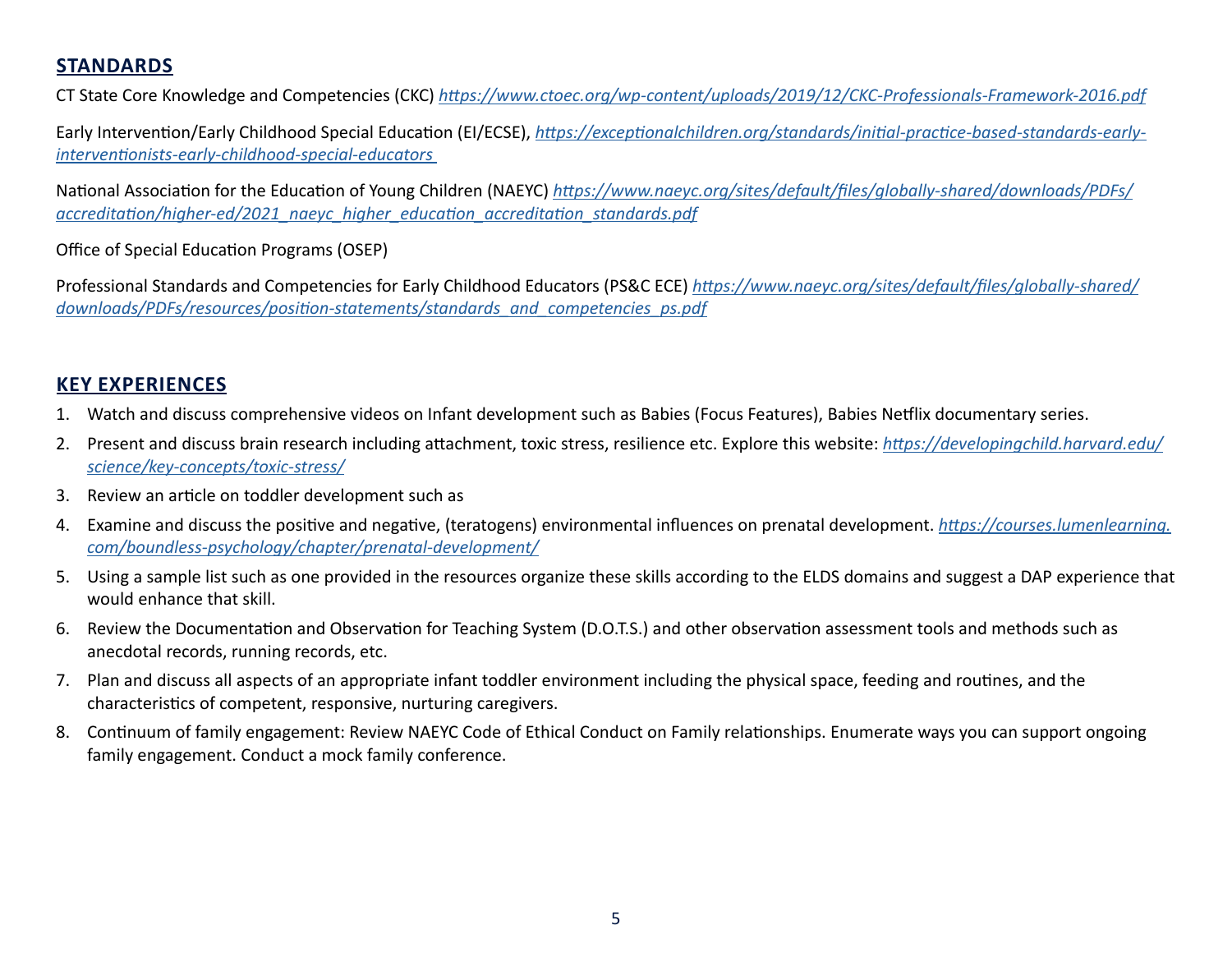## **RESOURCES**

#### **Websites**

- *<https://www.zerotothree.org>*
- *<https://www.dhs.wisconsin.gov/clts/waiver/county/mod1-matrices.pdf>*
- *<https://developingchild.harvard.edu/science/key-concepts/toxic-stress/>*
- *<https://courses.lumenlearning.com/boundless-psychology/chapter/prenatal-development/>*
- Relationship Based Practices for Family engagement, *[https://eclkc.ohs.acf.hhs.gov/family-engagement/article/relationship-based](https://eclkc.ohs.acf.hhs.gov/family-engagement/relationship-based-competencies-support-family-engagement/relationship-based-competencies-support-family-engagement)[competencies-support-family-engagement](https://eclkc.ohs.acf.hhs.gov/family-engagement/relationship-based-competencies-support-family-engagement/relationship-based-competencies-support-family-engagement)*

### **Videos**

- Finley's Parent Teacher conference, *<https://www.youtube.com/watch?v=L7Qe-t3WbSM>*
- Objective Observation, *<https://eclkc.ohs.acf.hhs.gov/video/clearing-your-view-staying-objective-observation>*
- Focused Observation for Infants and Toddlers, *<https://eclkc.ohs.acf.hhs.gov/video/look-me-using-focused-child-observation-infants-toddlers>*
- Early Essentials Webisodes: 8 webisodes covering, quality, relationships, expectant families, development, environments, professionalism and self-care and language development. *<https://eclkc.ohs.acf.hhs.gov/school-readiness/article/early-essentials>*
- Babies (Focus Films)
	- Life Before Birth In the Womb *<https://www.youtube.com/watch?v=0gAsdEUNUJY>*
	- 10 Keys to Culturally Sensitive Childcare: A discussion on cultural differences in child rearing practice, and understanding the importance of establishing respectful trusting relationships with all parents. *<https://www.cdevideos.org/home.aspx?len=en>* (Free but requires you to register)
	- California Department of Education Free Video Streaming Service, *<https://www.cdevideos.org/DrdpVideo.aspx?len=en>* (Requires you to sign up but videos are free)

### **Articles:**

• The Importance of Home Language, *<https://eclkc.ohs.acf.hhs.gov/culture-language/article/importance-home-language-series>*

### **Audio Podcast:**

• Dr. Kristie Pretti-Frontczak, *<https://prekteachandplay.com/podcast30/>* "Episode 30: How to Select And Implement The "Best" Curriculum For Inclusive Pre-K Classrooms."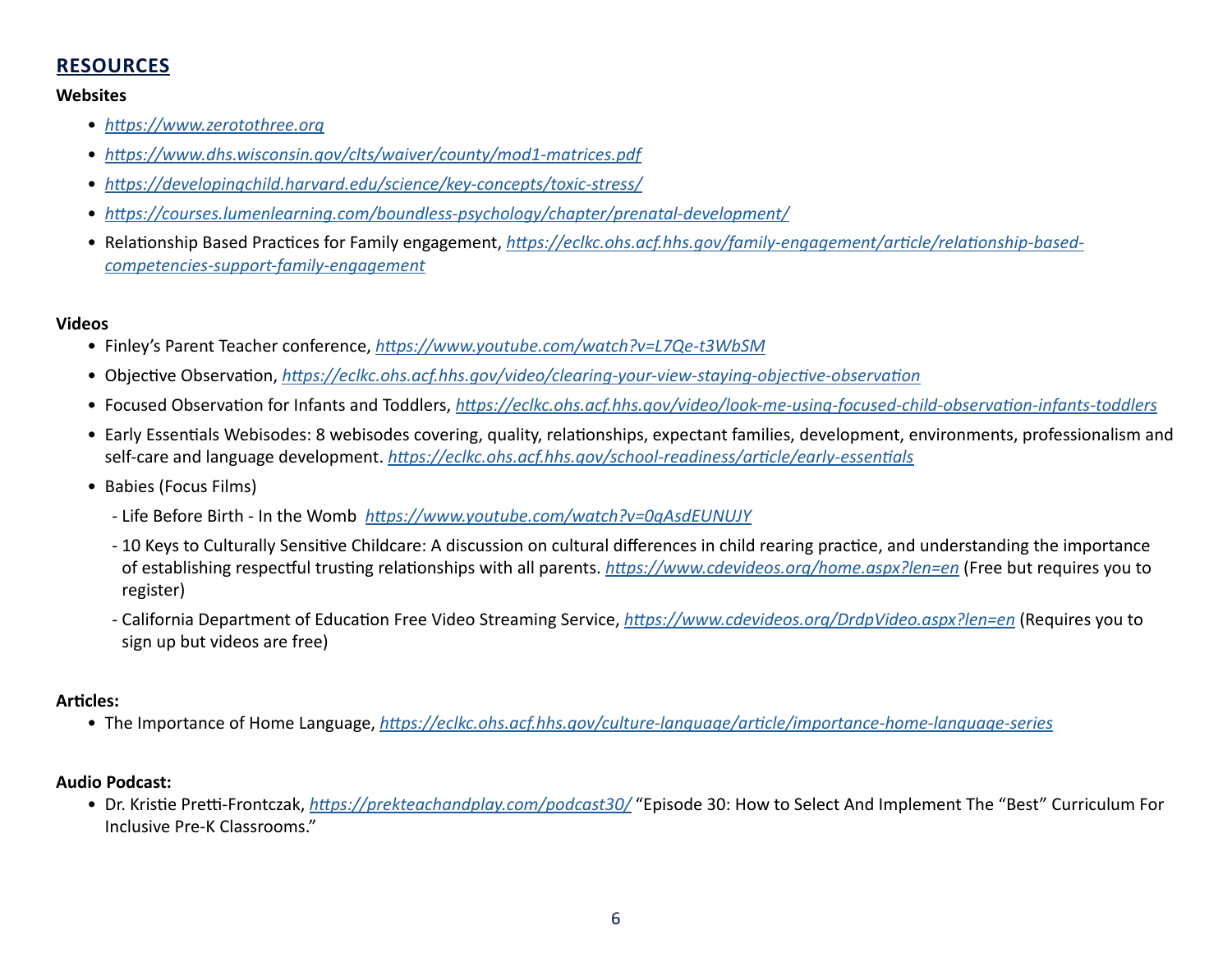#### **Children's books:**

- Harold and the Purple Crayon, Crockett Johnson (Cognition)
- Brown Bear, Brown Bear What Do You See? Bill Martin/Eric Carle (Cognition and language)
- Elephant and Piggie Books by Mo Willems (Social/Emotional)
- Leo the Late Bloomer, Robert Kraus (General Development)
- Press Here, Herve Tullet (Science cause and effect)
- Susan Laughs, Jeanne Willis (ability)
- Read to Your Bunny, Rosemary Wells (language)
- Shapes, Shapes, Shapes, and Let's Count, Tana Hoban (math)

### **Additional Resource:**

• Infant Toddler Responsive Caregiver List, *[https://elcduval.org/wp-content/uploads/gsod/091613%20ITRCC%20-%20Resource%20Guide%20](https://elcduval.org/wp-content/uploads/gsod/091613%20ITRCC%20-%20Resource%20Guide%20-%20GSOD%202.0%20-%20FINAL%202013.pdf) [-%20GSOD%202.0%20-%2 0FINAL%202013.pdf](https://elcduval.org/wp-content/uploads/gsod/091613%20ITRCC%20-%20Resource%20Guide%20-%20GSOD%202.0%20-%20FINAL%202013.pdf)*

|                | MASTER COURSE OUTLINE WITH EXAMPLE SYLLABUS   FUNDAMENTALS OF INFANT & TODDLER CARE AND ED.   ECED 1141                                                                                                                                                                                                                |                                                   |                                                                                                                                                                                                                                                     |                                                            |  |
|----------------|------------------------------------------------------------------------------------------------------------------------------------------------------------------------------------------------------------------------------------------------------------------------------------------------------------------------|---------------------------------------------------|-----------------------------------------------------------------------------------------------------------------------------------------------------------------------------------------------------------------------------------------------------|------------------------------------------------------------|--|
| <b>DATE</b>    | <b>TOPIC AND LEARNING ACTIVITY</b>                                                                                                                                                                                                                                                                                     | <b>ALIGNMENT WITH</b><br><b>COURSE OBJECTIVES</b> | <b>ASSIGNMENTS</b>                                                                                                                                                                                                                                  | <b>ALIGNMENT</b><br><b>WITH STUDENT</b><br><b>OUTCOMES</b> |  |
| Week           | <b>Introductions and syllabus review</b>                                                                                                                                                                                                                                                                               |                                                   |                                                                                                                                                                                                                                                     |                                                            |  |
| $\overline{2}$ | Various theories and philosophies of child development<br>and learning.                                                                                                                                                                                                                                                | C.0.1                                             | In small groups, discuss the similarities and differences<br>between and among various theories and philosophies of<br>child development and learning.                                                                                              | S.0.1                                                      |  |
| 3              | Infant /Toddler behavior, development and approaches<br>to learning including children with disabilities,<br>developmental delays, language and or cultural<br>differences.<br>*Watch and discuss comprehensive videos on Infant<br>development such as Babies (Focus Features), Babies<br>Netflix documentary series. | C.0.2                                             | Write a reflection after viewing video recognizing how<br>all children differ in their behaviors, development and<br>approaches to learning including children with disabilities,<br>developmental delays, language and or cultural<br>differences. | S.O. 2                                                     |  |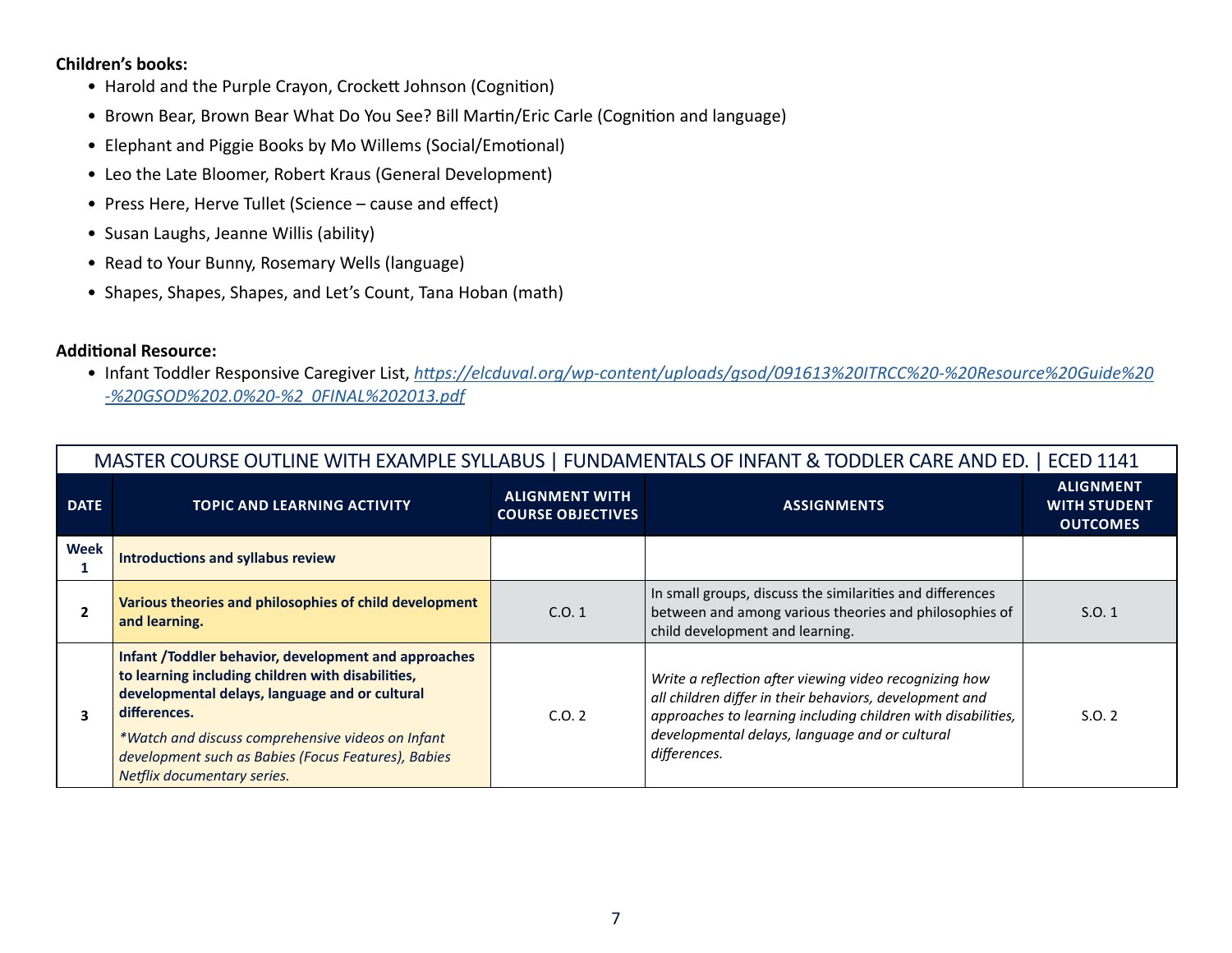|             | MASTER COURSE OUTLINE WITH EXAMPLE SYLLABUS   FUNDAMENTALS OF INFANT & TODDLER CARE AND ED.   ECED 1141                                                                                                                                                                                                                                       |                                                   |                                                                                                                                                                                                                                                                               |                                                            |  |
|-------------|-----------------------------------------------------------------------------------------------------------------------------------------------------------------------------------------------------------------------------------------------------------------------------------------------------------------------------------------------|---------------------------------------------------|-------------------------------------------------------------------------------------------------------------------------------------------------------------------------------------------------------------------------------------------------------------------------------|------------------------------------------------------------|--|
| <b>DATE</b> | <b>TOPIC AND LEARNING ACTIVITY</b>                                                                                                                                                                                                                                                                                                            | <b>ALIGNMENT WITH</b><br><b>COURSE OBJECTIVES</b> | <b>ASSIGNMENTS</b>                                                                                                                                                                                                                                                            | <b>ALIGNMENT</b><br><b>WITH STUDENT</b><br><b>OUTCOMES</b> |  |
| 4           | Continued: Infant/toddler growth and development -<br>milestones.<br>*Review website discussing typical and atypical infant/<br>toddler growth and development. https://www.dhs.<br>wisconsin.gov/clts/waiver/county/mod1-matrices.pdf<br>Other websites are listed in the resources.                                                         | C.0.2                                             |                                                                                                                                                                                                                                                                               |                                                            |  |
| 5           | Current research on brain development.<br>*Present and discuss brain research including attachment,<br>toxic stress, resilience etc.                                                                                                                                                                                                          | C.0.3                                             | Explore this website: https://developingchild.harvard.<br>edu/science/key-concepts/toxic-stress/<br>Make sure to explore the links on the side of the page to<br>bring you to important issues around stress such as the<br>ACES. Be prepared to discuss what you discovered. | S.0.3                                                      |  |
| 6           |                                                                                                                                                                                                                                                                                                                                               |                                                   |                                                                                                                                                                                                                                                                               |                                                            |  |
| 7           | Influences of heredity and environment and how they<br>impact typical and atypical development of the infant<br>and toddler.<br>*Examine and discuss the positive and negative,<br>(teratogens) environmental influences on prenatal<br>development. https://courses.lumenlearning.com/<br>boundless-psychology/chapter/prenatal-development/ | C.0.4                                             | Reflect on the environmental influences from your own<br>earliest years.                                                                                                                                                                                                      | S. O. 4                                                    |  |
| 8           |                                                                                                                                                                                                                                                                                                                                               |                                                   |                                                                                                                                                                                                                                                                               |                                                            |  |
| 9           | <b>CT. ELDS, developmental domains (Physical</b><br>Development and Health, Early Language, Creative Arts,<br><b>Early Mathematics, Early Science, Cognition and Social</b><br>and Emotional) and its connection to a developmentally<br>appropriate, infant toddler inclusive curriculum.                                                    | C <sub>0.5</sub>                                  | *Using a sample list such as one provided in the resources<br>organize these behaviors according to the ELDS domains<br>and suggest a DAP experience that would enhance that<br>skill.                                                                                        | S.0.5                                                      |  |
| 10          |                                                                                                                                                                                                                                                                                                                                               |                                                   |                                                                                                                                                                                                                                                                               |                                                            |  |